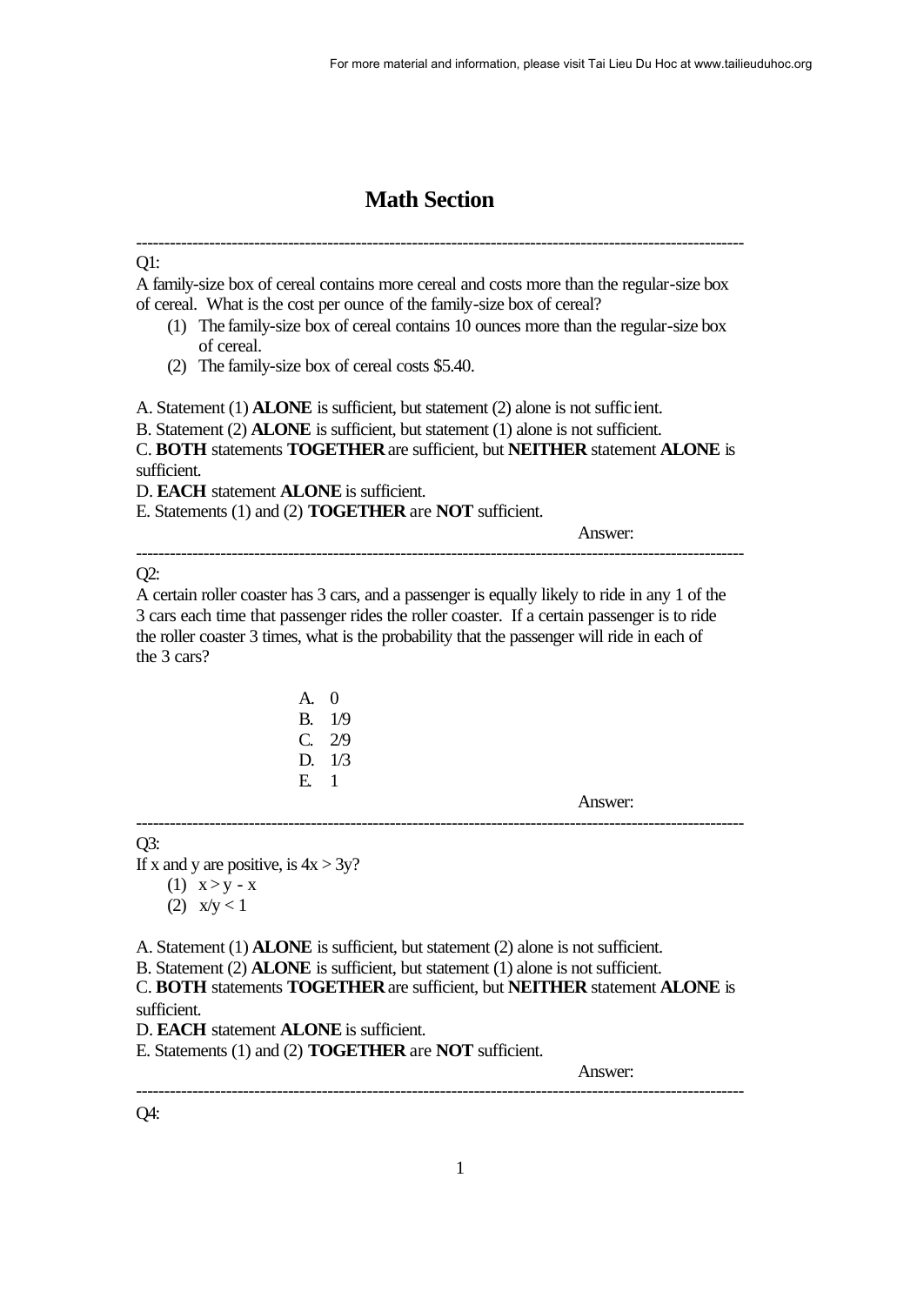If n is the product of the integers from1 to 20 inclusive, what is the greatest integer k for which  $2^k$  is a factor of n?

> A. 10 B. 12 C. 15 D. 18 E. 20

> > Answer:

------------------------------------------------------------------------------------------------------------

# Q5:

Is  $x > k$ ? (1)  $2^x \cdot 2^k = 4$  $(2)$  9<sup>x</sup> • 3<sup>k</sup> = 81

A. Statement (1) **ALONE** is sufficient, but statement (2) alone is not sufficient.

B. Statement (2) **ALONE** is sufficient, but statement (1) alone is not sufficient.

C. **BOTH** statements **TOGETHER** are sufficient, but **NEITHER** statement **ALONE** is sufficient.

------------------------------------------------------------------------------------------------------------

D. **EACH** statement **ALONE** is sufficient.

E. Statements (1) and (2) **TOGETHER** are **NOT** sufficient.

Answer:

Q6:

If x and y are positive, what is the value of  $x - y$ ?

(1)  $(x^2-y^2)/(x+y) = 4$ (2)  $x + y = 7$ 

A. Statement (1) **ALONE** is sufficient, but statement (2) alone is not sufficient.

B. Statement (2) **ALONE** is sufficient, but statement (1) alone is not sufficient.

C. **BOTH** statements **TOGETHER** are sufficient, but **NEITHER** statement **ALONE** is sufficient.

D. **EACH** statement **ALONE** is sufficient.

E. Statements (1) and (2) **TOGETHER** are **NOT** sufficient.

Answer:

## ------------------------------------------------------------------------------------------------------------ Q7:

A circular mat with diameter 20 inches is placed on a square tabletop, each of whose sides is 24 inches long. Which of the following is closest to the fraction of the tabletop covered by the mat?

| A. | 5/12 |
|----|------|
| B. | 2/5  |
| C. | 1/2  |
| D. | 3/4  |
| E. | 5/6  |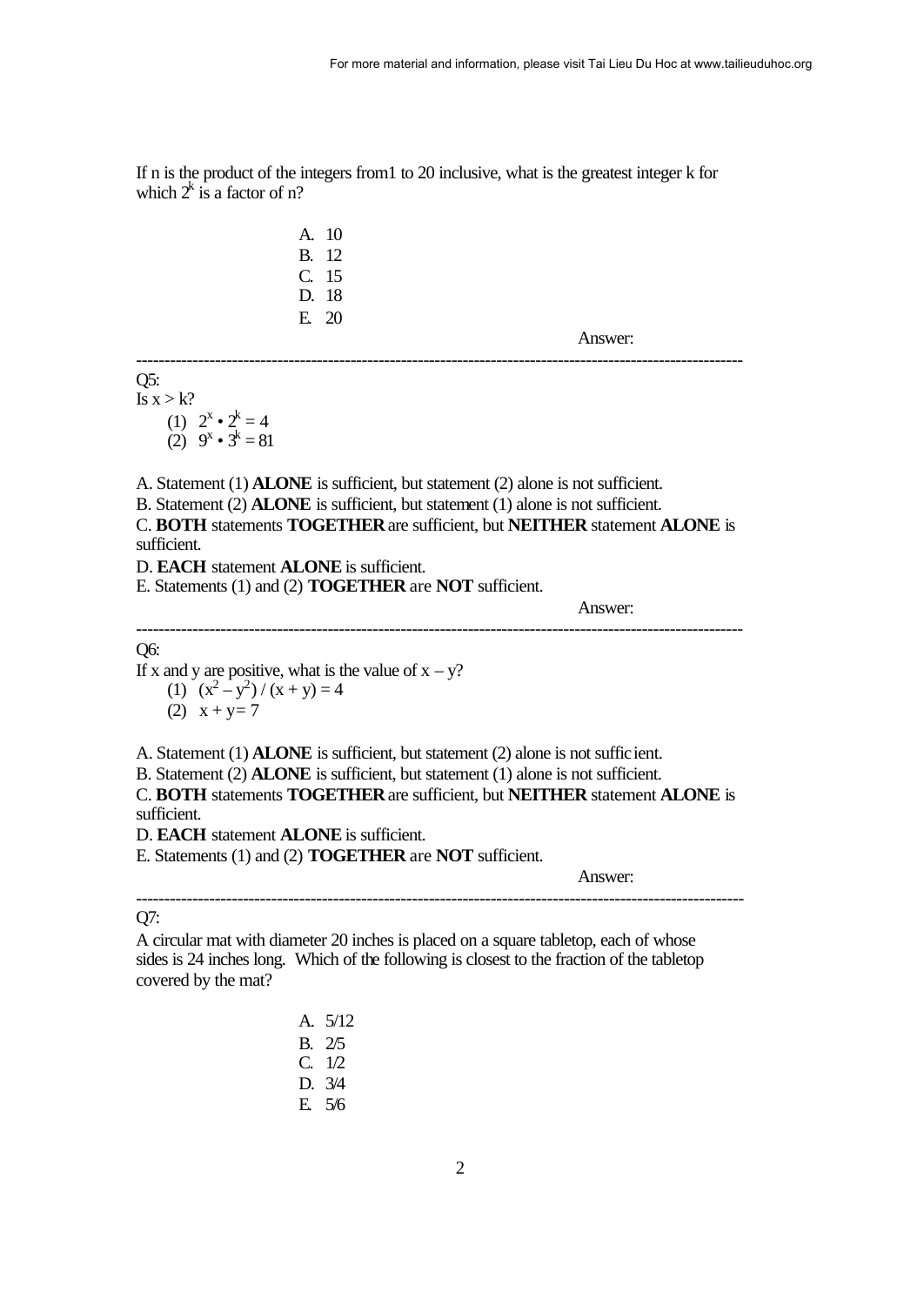Answer: ------------------------------------------------------------------------------------------------------------ Q8: In 1997 there were 300 female employees at Company C. If the number of female employees at Company C increased by 60 percent from 1997 to 1987, by what percent did the number of female employees at Company C increase from 1987 to 1997? (1) From 1977 to 1997 the number of female employees increased by 200 percent at Company C. (2) In 1977 there were 100 female employees at Company C. A. Statement (1) **ALONE** is sufficient, but statement (2) alone is not sufficient. B. Statement (2) **ALONE** is sufficient, but statement (1) alone is not sufficient. C. **BOTH** statements **TOGETHER** are sufficient, but **NEITHER** statement **ALONE** is sufficient. D. **EACH** statement **ALONE** is sufficient. E. Statements (1) and (2) **TOGETHER** are **NOT** sufficient. Answer: ------------------------------------------------------------------------------------------------------------

## Q9:

A gardener is going to plant 2 red rosebushes and 2 white rosebushes. If the gardener is to select each of the bushes at random, one at a time, and plant them in a row, what is the probability that the 2 rosebushes in the middle of the row will be the red rosebushes?

|             | A. 1/12 |
|-------------|---------|
| В.          | 1/6     |
| $\mathbf C$ | 1/5     |
| D.          | 1/3     |
| E.          | 1/2     |

Answer:

Q10:

A set of numbers has the property that for any number t in the set,  $t + 2$  is in the set. If  $-1$ is in the set, which of the following must also be in the set?

------------------------------------------------------------------------------------------------------------

| Ι.              | $-3$            |         |
|-----------------|-----------------|---------|
| Π.              | 1               |         |
| Ш.              | 5               |         |
|                 |                 |         |
|                 |                 |         |
| A.              | I only          |         |
|                 | B. II only      |         |
| $\mathcal{C}$ . | I and II only   |         |
| D.              | II and III only |         |
| Ε.              | I, II, and III  |         |
|                 |                 | Answer: |
|                 |                 |         |
|                 |                 |         |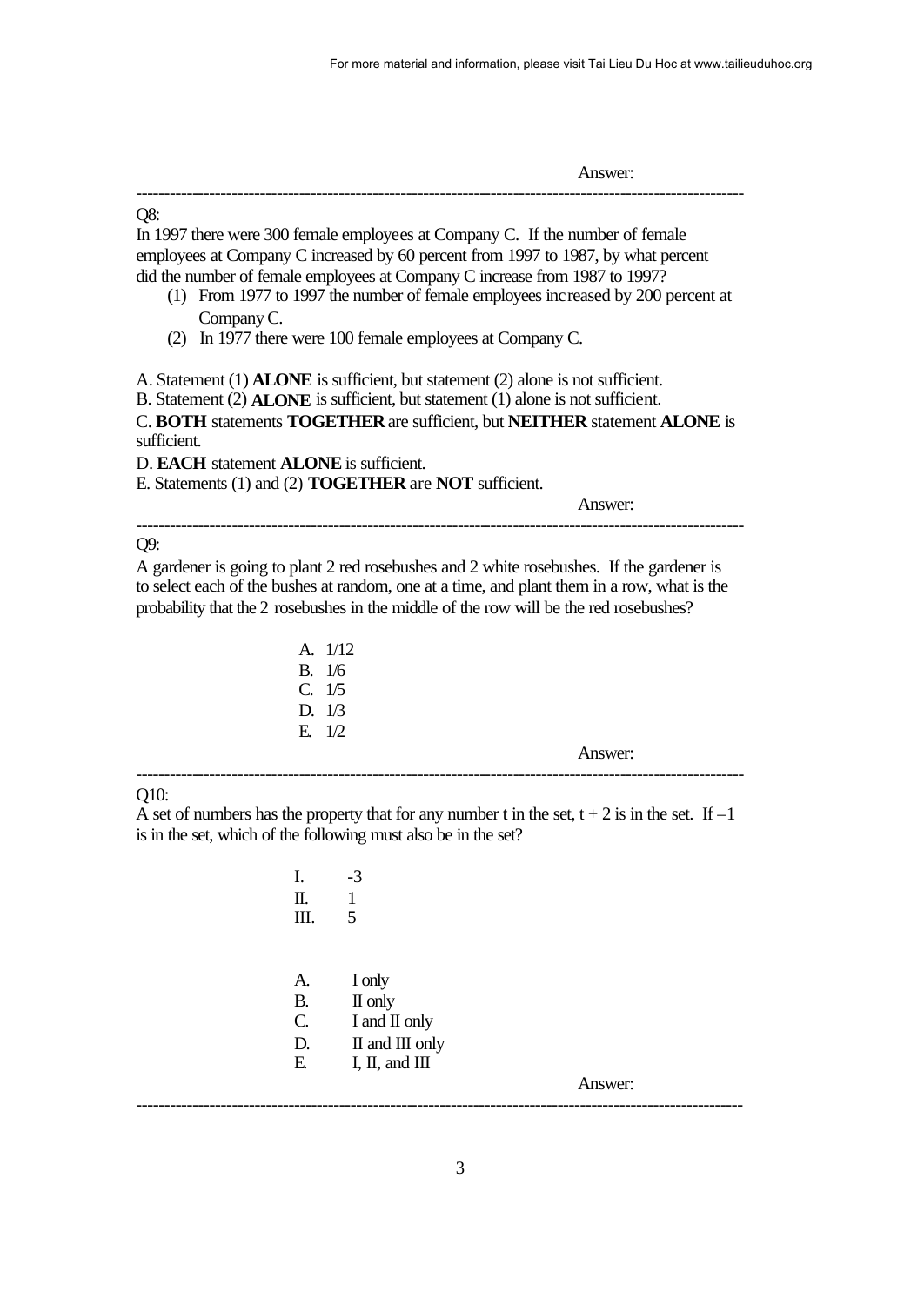#### Q11:

In a corporation, 50 percent of the male employees and 40 percent of the female employees are at least 35 years old. If 42 percent of all the employees are at least 35 years old, what fraction of the employees in the corporation are females?

| А. | 3/5 |
|----|-----|
| В. | 273 |
| C. | 3/4 |
| D. | 4/5 |
| E. | 5/6 |

Answer:

#### O12:

If n is an integer and  $2 < n < 6$ , what is the value of n?

(1) n is a factor of 15.

(2) n is a factor of 21.

A. Statement (1) **ALONE** is sufficient, but statement (2) alone is not sufficient.

B. Statement (2) **ALONE** is sufficient, but statement (1) alone is not sufficient.

C. **BOTH** statements **TOGETHER** are sufficient, but **NEITHER** statement **ALONE** is sufficient.

------------------------------------------------------------------------------------------------------------

------------------------------------------------------------------------------------------------------------

D. **EACH** statement **ALONE** is sufficient.

E. Statements (1) and (2) **TOGETHER** are **NOT** sufficient.

Answer:

## Q13:

If x and y are positive, is  $3x > 7y$ ?

- (1)  $x > y + 4$
- $(2) -5x < -14y$

A. Statement (1) **ALONE** is sufficient, but statement (2) alone is not sufficient.

B. Statement (2) **ALONE** is sufficient, but statement (1) alone is not sufficient.

C. **BOTH** statements **TOGETHER** are sufficient, but **NEITHER** statement **ALONE** is sufficient.

------------------------------------------------------------------------------------------------------------

D. **EACH** statement **ALONE** is sufficient.

E. Statements (1) and (2) **TOGETHER** are **NOT** sufficient.

Answer:

Q14:

If  $10^{50} - 74$  is written as an integer in base 10 notation, what is the sum of the digits in that integer?

> A. 424 B. 433 C. 440 D. 449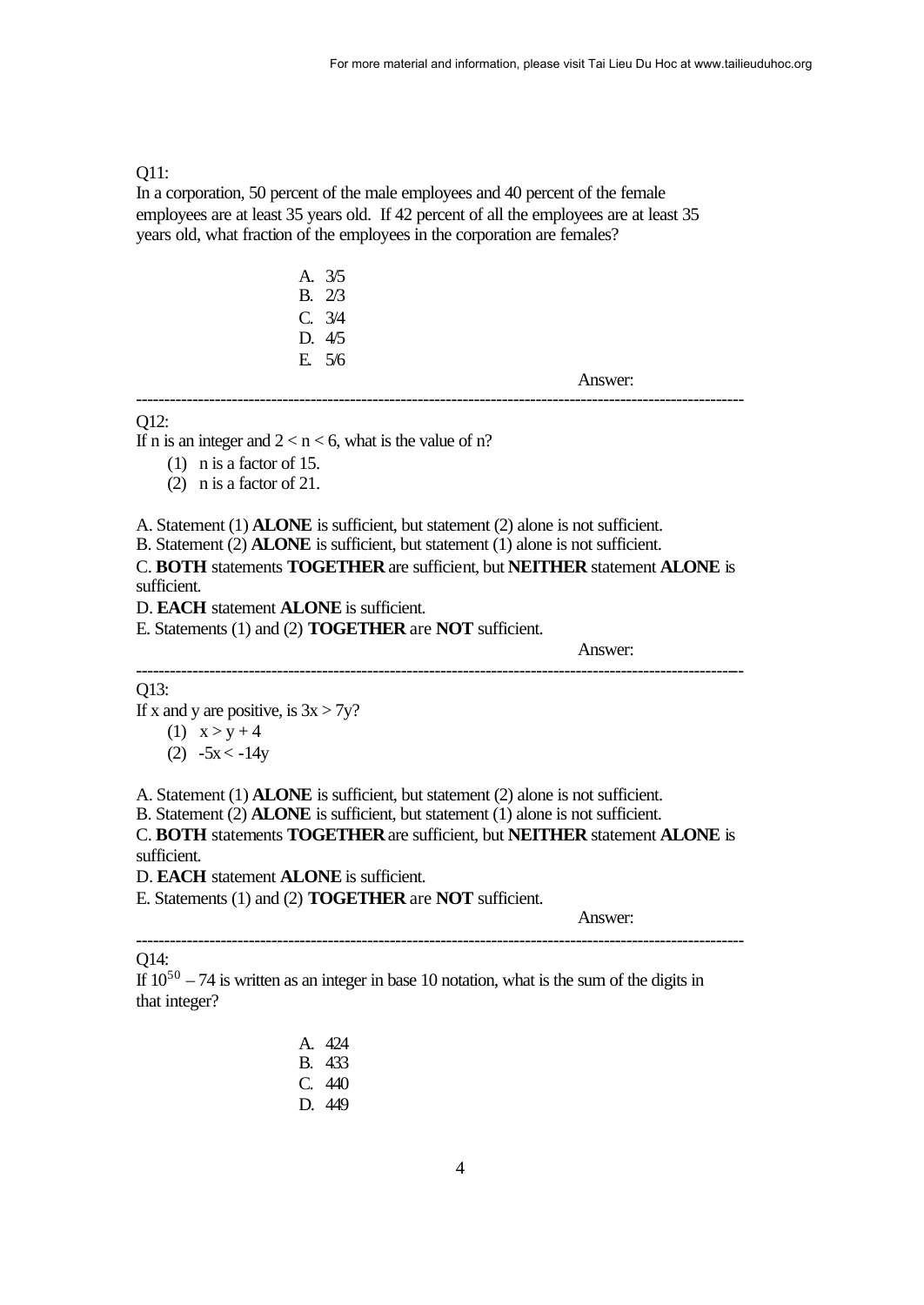E. 467

Answer:

## Q15:

Ann, Carol, and Judy paid a total of \$45 for their dinner at a restaurant. If Ann paid 2/5 of the total amount, Carol paid \$17, and Judy paid the rest, what fraction of the total amount did Judy pay?

------------------------------------------------------------------------------------------------------------

|                                                      | A. 29                                                                                   |
|------------------------------------------------------|-----------------------------------------------------------------------------------------|
|                                                      | B. 14/45                                                                                |
|                                                      | C. 1/3                                                                                  |
|                                                      | D. 2/5                                                                                  |
|                                                      | E. $7/15$                                                                               |
|                                                      | Answer:                                                                                 |
| Q16:                                                 |                                                                                         |
|                                                      | If J, S, and V are points on the number line, what is the distance between S and V?     |
| (1) The distance between $J$ and $S$ is 20.          |                                                                                         |
| The distance between J and V is 25.<br>(2)           |                                                                                         |
|                                                      | A. Statement (1) <b>ALONE</b> is sufficient, but statement (2) alone is not sufficient. |
|                                                      | B. Statement (2) ALONE is sufficient, but statement (1) alone is not sufficient.        |
|                                                      | C. BOTH statements TOGETHER are sufficient, but NEITHER statement ALONE is              |
| sufficient.                                          |                                                                                         |
| D. <b>EACH</b> statement <b>ALONE</b> is sufficient. |                                                                                         |
|                                                      | E. Statements (1) and (2) <b>TOGETHER</b> are <b>NOT</b> sufficient.                    |
|                                                      | Answer:                                                                                 |
|                                                      |                                                                                         |
| Q17:                                                 |                                                                                         |
|                                                      | In Town X, 64 percent of the population are employed, and 48 percent of the population  |
|                                                      | are employed males. What percent of the employed people in Town X are females?          |
|                                                      | A. 16%                                                                                  |
|                                                      | <b>B.</b> 25%                                                                           |
|                                                      | C. 32%                                                                                  |

Answer: ------------------------------------------------------------------------------------------------------------

D. 40% E. 52%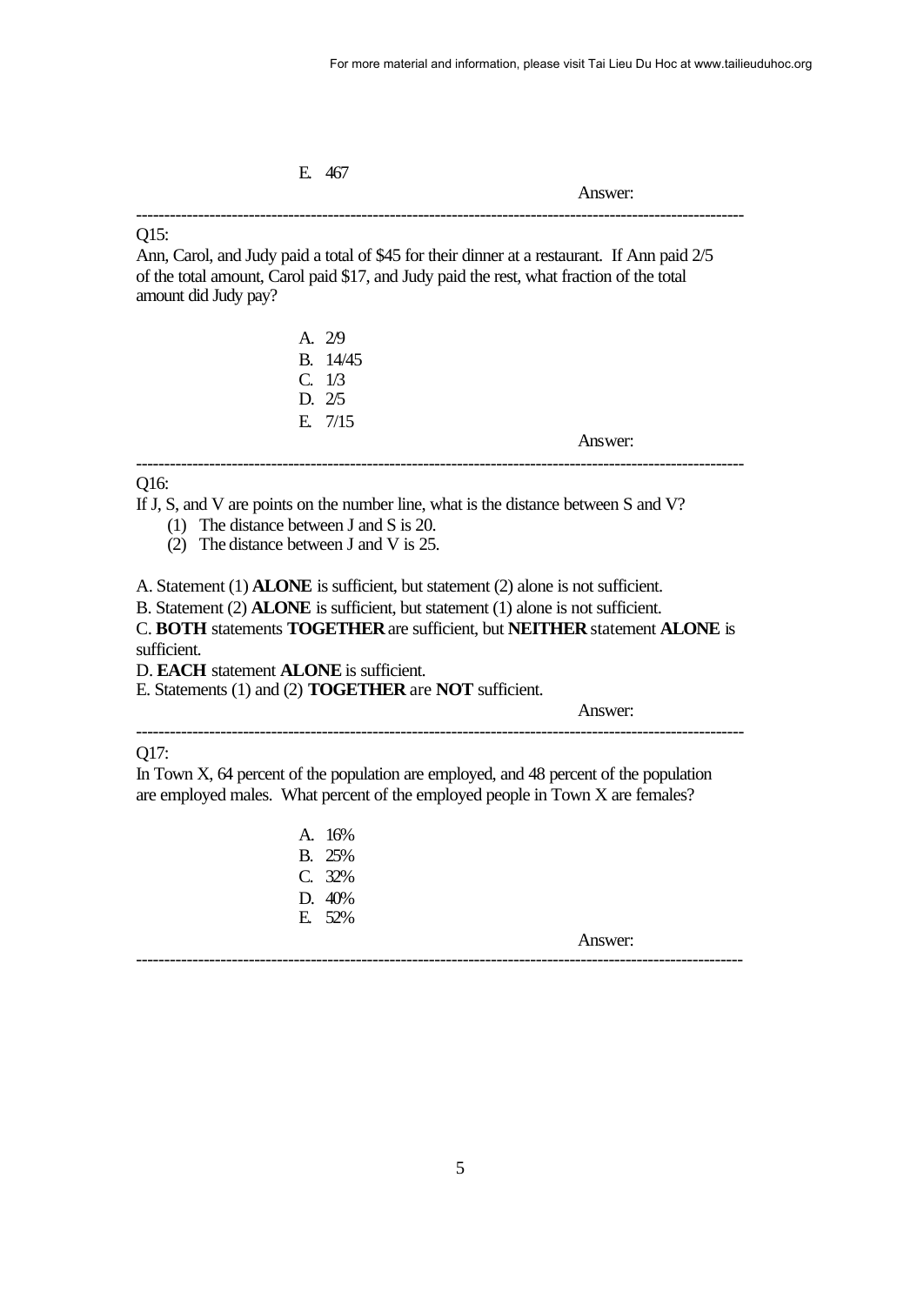

Note: Figure not drawn to scale.

The figure shows a square patio surrounded by a walkway of width *x* meters. If the area of the walkway is 132 square meters and the width of the patio is 5 meters greater than the width of the walkway, what is the area of the patio, in square meters?

A. 56 B. 64 C. 68 D. 81 E. 100 Answer: ------------------------------------------------------------------------------------------------------------

#### Q19:

A total of \$60,000 was invested for one year. But of this amount earned simple annual interest at the rate of x percent per year, and the rest earned simple annual interest at the rate of y percent per year. If the total interest earned by the \$60,000 for that year was \$4,080, what is the value of x?

- (1)  $x = (3/4) y$
- (2) The ratio of the amount that earned interest at the rate of x percent per year to the amount that earned interest at the rate of y percent per year was 3 to 2.

A. Statement (1) **ALONE** is sufficient, but statement (2) alone is not sufficient.

B. Statement (2) **ALONE** is sufficient, but statement (1) alone is not sufficient.

C. **BOTH** statements **TOGETHER** are sufficient, but **NEITHER** statement **ALONE** is sufficient.

------------------------------------------------------------------------------------------------------------

D. **EACH** statement **ALONE** is sufficient.

E. Statements (1) and (2) **TOGETHER** are **NOT** sufficient.

Answer:

#### Q20:

If  $x > 0$ , then  $1/[v(2x)+vx] =$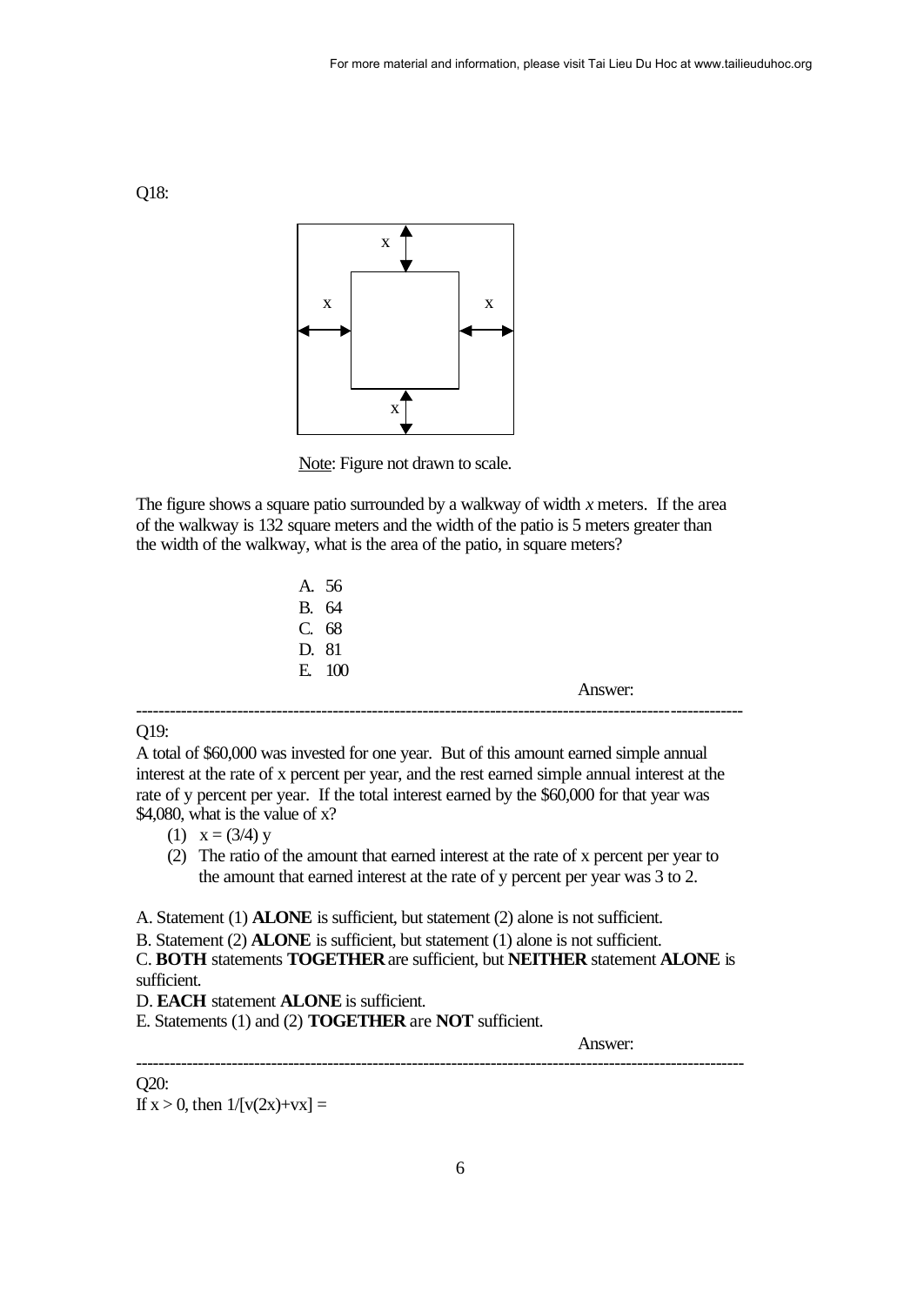| A. $1/\nu(3x)$  |         |  |
|-----------------|---------|--|
| B. $1/[2v(2x)]$ |         |  |
| C. $1/(xv^2)$   |         |  |
| D. $(v2-1)/vx$  |         |  |
| E. $(1+v2)/vx$  |         |  |
|                 | Answer: |  |
|                 |         |  |

## Q21:

When Leo imported a certain item, he made a 7 percent import tax on the portion of the total value of the item in excess of \$1,000. If the amount of the import tax that Leo paid was \$87.50, what was the total value of the item?

| А. | \$1.600 |
|----|---------|
| B. | \$1,850 |
| C. | \$2,250 |
| D. | \$2,400 |
| Н. | \$2.750 |

Answer:

## O22:

In the sequence  $1, 2, 4, 8, 16, 32, \ldots$ , each term after the first is twice the previous term. What is the sum of the 16th, 17th, and 18th terms in the sequence?

------------------------------------------------------------------------------------------------------------

| $\mathsf{A}$ | $2^{18}$    |
|--------------|-------------|
| В.           | $3(2^{17})$ |
| C.           | $7(2^{16})$ |
| D.           | $3(2^{16})$ |
| Н.           | $7(2^{15})$ |

Answer:

#### Q23:

In the xy-plane, point (r, s) lies on a circle with center at the origin. What is the value of  $r^2 + s^2$ ?

------------------------------------------------------------------------------------------------------------

(1) The circle has radius 2.

(2) The point  $(v2, -v2)$  lies on the circle.

A. Statement (1) **ALONE** is sufficient, but statement (2) alone is not sufficient.

B. Statement (2) **ALONE** is sufficient, but statement (1) alone is not sufficient.

C. **BOTH** statements **TOGETHER** are sufficient, but **NEITHER** statement **ALONE** is sufficient.

------------------------------------------------------------------------------------------------------------

D. **EACH** statement **ALONE** is sufficient.

E. Statements (1) and (2) **TOGETHER** are **NOT** sufficient.

Answer:

Q24: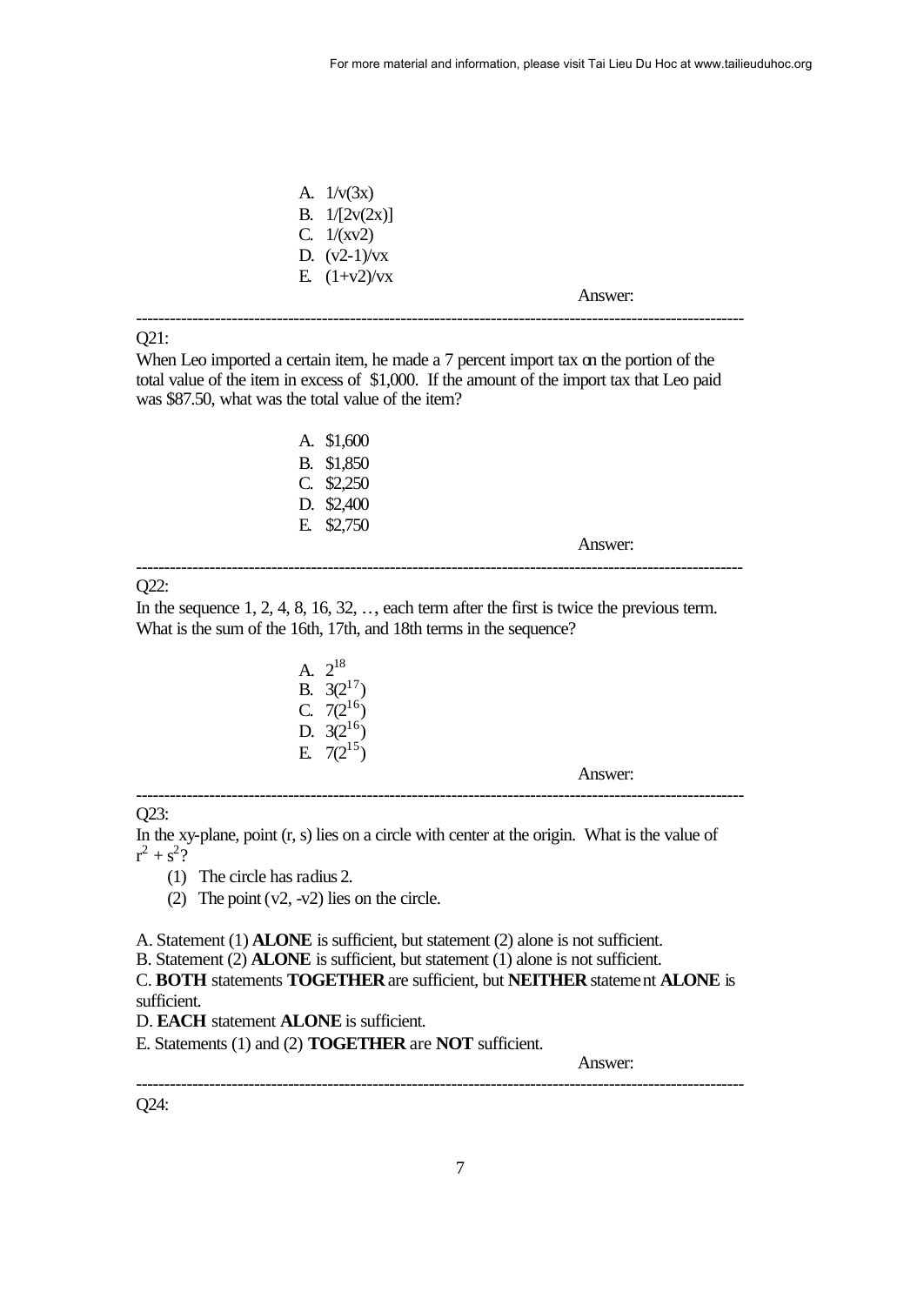If w and c are integers, is  $w > 0$ ?

(1)  $w + c > 50$ 

(2)  $c > 48$ 

A. Statement (1) **ALONE** is sufficient, but statement (2) alone is not sufficient. B. Statement (2) **ALONE** is sufficient, but statement (1) alone is not sufficient.

C. **BOTH** statements **TOGETHER** are sufficient, but **NEITHER** statement **ALONE** is sufficient.

------------------------------------------------------------------------------------------------------------

D. **EACH** statement **ALONE** is sufficient.

E. Statements (1) and (2) **TOGETHER** are **NOT** sufficient.

Answer:

## Q25:

A photographer will arrange 6 people of 6 different heights for photograph by placing them in two rows of three so that each person in the first row is standing in front of someone in the second row. The heights of the people within each row must increase from left to right, and each person in the second row must be taller than the person standing in front of him or her. How many such arrangements of the 6 people are possible?

| А. | 5  |
|----|----|
| В. | 6  |
| C. | 9. |
| D. | 24 |
| E. | 36 |

Answer:

#### Q26:

Running at their respective constant rates, machine X takes 2 days longer to produce w widgets than machine Y. At these rates, if the two machines together produce 5/4 w widgets in 3 days, how many days would it take machine X alone to produce 2w widgets?

------------------------------------------------------------------------------------------------------------

A. 4 B. 6 C. 8 D. 10 E. 12

Answer:

------------------------------------------------------------------------------------------------------------ Q27: If  $n = 8^{11} - 8$ , what is the units digit of n?

| A.           | $\mathbf{\Omega}$ |
|--------------|-------------------|
| B.           | -1                |
| $\mathbf{C}$ | 4                 |
| D. 6         |                   |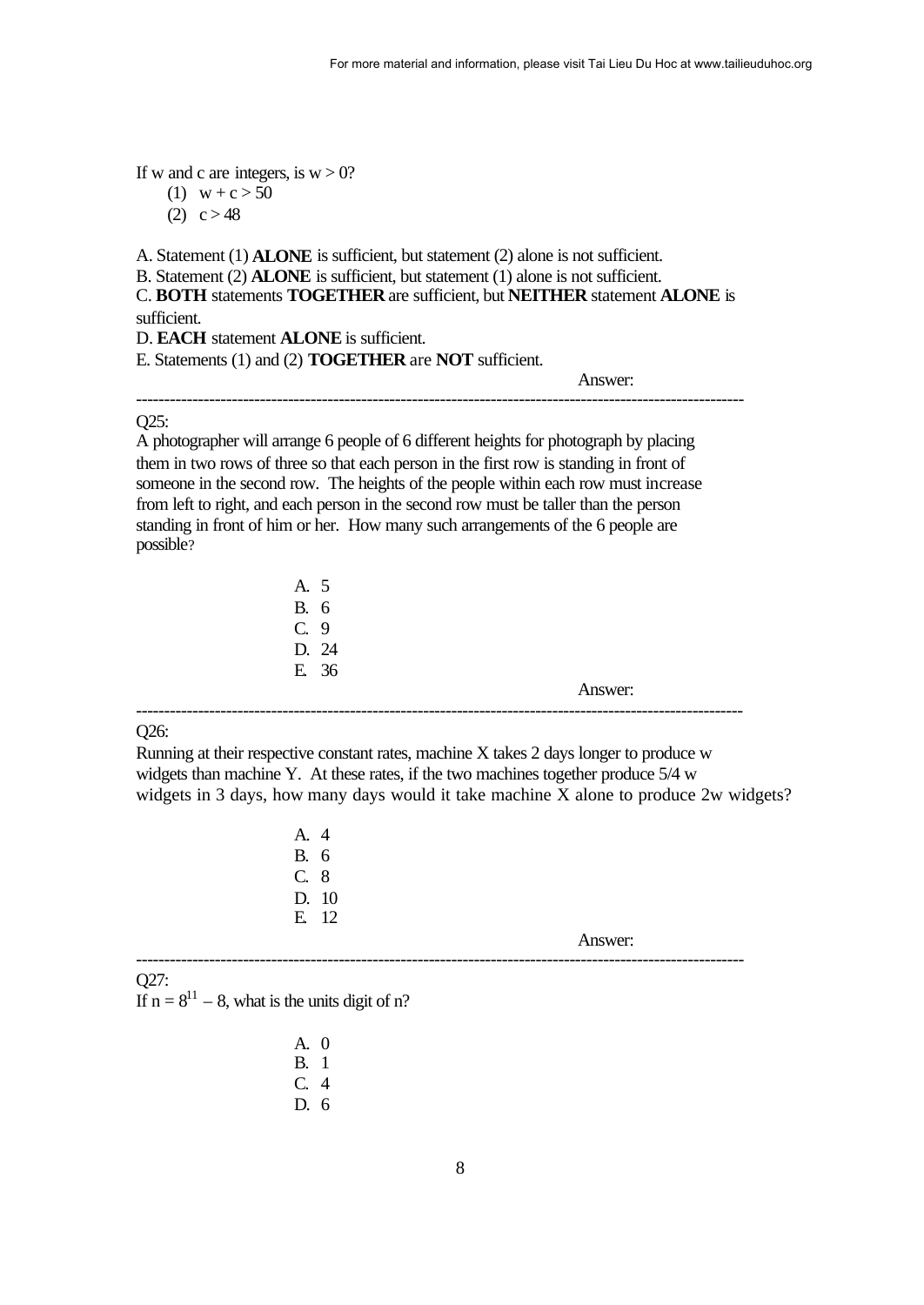E. 8

Answer:

#### Q28:

For any positive integer n, the sum of the first n positive integers equals  $[n(n+1)]/2$ . What is the sum of all the even integers between 99 and 301?

------------------------------------------------------------------------------------------------------------

| A. 10,100 |
|-----------|
| B. 20,200 |
| C. 22,650 |
| D. 40,200 |
| E. 45,150 |

Answer:

# Q29:

June 25, 1982, fell on a Friday. On which day of the week did June 25, 1987, fall? (Note: 1984 was a leap year.)

------------------------------------------------------------------------------------------------------------

- A. Sunday
- B. Monday
- C. Tuesday
- D. Wednesday
- E. Thursday

Answer:

## Q30:

Joanna bought only \$0.15 stamps and \$0.29 stamps. How many \$0.15 stamps did she buy?

------------------------------------------------------------------------------------------------------------

- (1) She bought \$4.40 worth of stamps.
- (2) She bought an equal number of \$0.15 stamps and \$0.29 stamps.

A. Statement (1) **ALONE** is sufficient, but statement (2) alone is not sufficient.

B. Statement (2) **ALONE** is sufficient, but statement (1) alone is not sufficient.

C. **BOTH** statements **TOGETHER** are sufficient, but **NEITHER** statement **ALONE** is sufficient.

D. **EACH** statement **ALONE** is sufficient.

E. Statements (1) and (2) **TOGETHER** are **NOT** sufficient.

Answer:

# Q31:

A positive integer n is said to be "prime-saturated" if the product of all the different positive prime factors of n is less than the square root of n. What is the greatest two-digit prime-saturated integer?

------------------------------------------------------------------------------------------------------------

A. 99 B. 98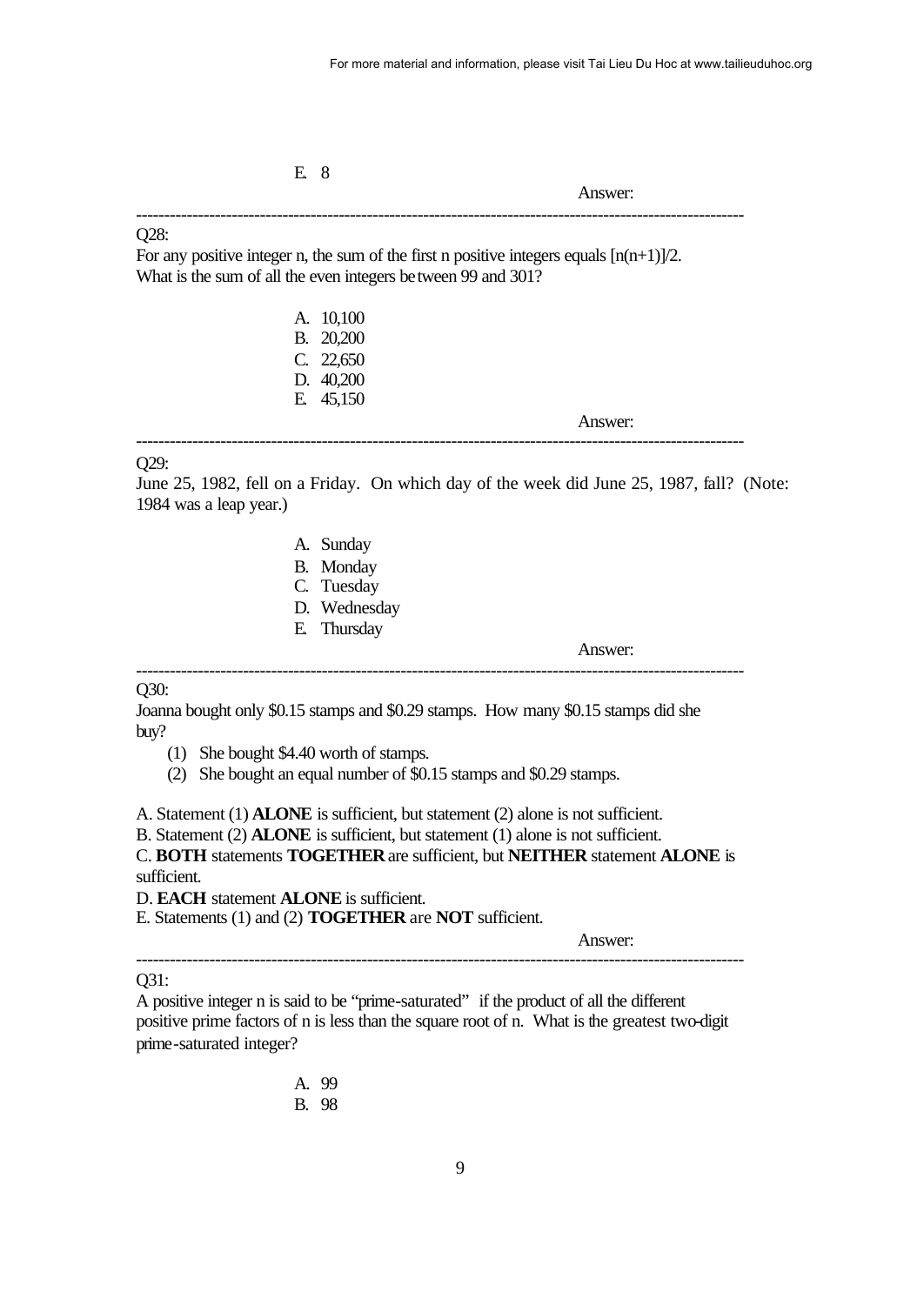| C. 97 |         |
|-------|---------|
| D. 96 |         |
| E. 95 |         |
|       | Answer: |
|       |         |

#### Q32:

For a convention, a hotel charges a daily room rate of \$120 for 1 person and x dollars for each additional person. What is the charge for each additional person?

- (1) The daily cost per person for 4 people sharing the cost of a room equally is \$45.
- (2) The daily cost per person for 2 people sharing the cost of a room equally is \$25 more than the corresponding cost for 4 people.

A. Statement (1) **ALONE** is sufficient, but statement (2) alone is not sufficient.

B. Statement (2) **ALONE** is sufficient, but statement (1) alone is not sufficient.

C. **BOTH** statements **TOGETHER** are sufficient, but **NEITHER** statement **ALONE** is sufficient.

------------------------------------------------------------------------------------------------------------

D. **EACH** statement **ALONE** is sufficient.

E. Statements (1) and (2) **TOGETHER** are **NOT** sufficient.

Answer:

Q33:

Is  $xy > x/y$ ? (1)  $xy > 0$ (2)  $y < 0$ 

A. Statement (1) **ALONE** is sufficient, but statement (2) alone is not sufficient.

B. Statement (2) **ALONE** is sufficient, but statement (1) alone is not sufficient.

C. **BOTH** statements **TOGETHER** are sufficient, but **NEITHER** statement **ALONE** is sufficient.

------------------------------------------------------------------------------------------------------------

D. **EACH** statement **ALONE** is sufficient.

E. Statements (1) and (2) **TOGETHER** are **NOT** sufficient.

Answer:

## Q34:

The function f is defined by  $f(x) = -1/x$  for all nonzero numbers x. If  $f(a) = -1/2$  and  $f(ab)$  $= 1/6$ , then  $b =$ 

> A. 3 B. 1/3 C. - 1/3 D. -3 E. –12

> > Answer:

Q35:

------------------------------------------------------------------------------------------------------------